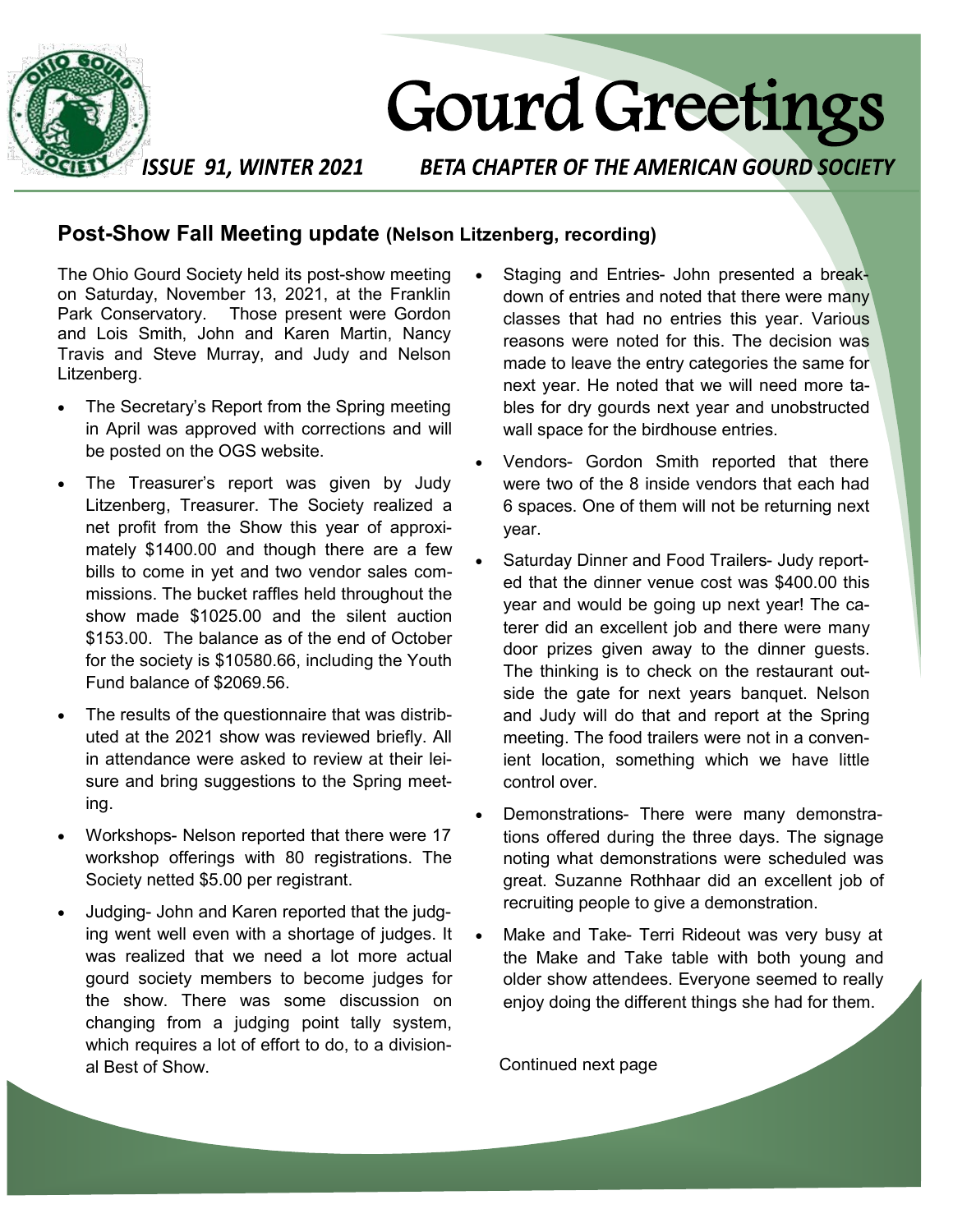## **Society Related News**

#### **Post-Show Fall Meeting update, continued from front page**

- Souvenirs- Total for the year thus far is \$1359.44. This is from the show and our online sales. Suzanne had a lot of nice things for people to choose from at the booth.
- Volunteers- We had approximately 50 volunteers helping at the show this year. Berlin High School Service Club had 35 of its members helping and they were very courteous, friendly, and fun to work with. Other volunteers were recruited from Connections Volunteer Center of Delaware (online) and Heart of Ohio Tole. There were a few OGS members who volunteered as well. Linda Rose was the coordinator for the volunteers, and she did an excellent job.
- Membership- In the Spring of 2021 we had 81 members. As of todays meeting we have 124 members. The increase of 40% comes from online memberships received as well as 20 new members signed up at the Fall show. There were 10 membership renewals at the show also.
- Website and Facebook- Joni Hasselbach is updating the facebook page. Our website has been very good for the Society, but it needs some "tweaking."
- Spring 2022 Meeting- Tentatively scheduled for April 23 at Franklin Park Conservatory. The membership cost at the Conservatory is going from \$100/year to \$250/year.
- Review Strategy and Big Ideas- For the most part we thought this worked well in some areas of the organization. We will continue to use this plan where we can and where it seems to be beneficial.
- Open Officer Positions (elected):
	- ◆ Secretary
	- ◆ Show Chairperson
	- ◆ Membership Secretary
	- Assistant Publicity
	- ◆ 1<sup>st</sup> Vice-President starting in 2022
- Steve Murray was unanimously re-elected to the Historian position.
- Volunteers needed:
	- Volunteer Coordinator
	- Website Contact
	- ◆ Gourd Greetings Editor

#### Editor's Comment:

In 2021, our strategic focus was to grow the Show and Society by attracting a larger and more diverse audience. We accomplished this, in part, by hosting Kids and Family Day with special activities and presentations —including Betty Finch, Mbira Ohio and the Naranjo family (Ohio Violin). We also promoted a unique use of gourds in Southeast Asian culture and cuisine.

For continued growth and survival of the OGS, it is imperative that the Board continues to put their efforts into attracting a new and diverse audience and keep them coming back year after year.

As OGS members, please do support the Society by attending meetings and volunteering at Society functions

Happy New Year,

Vikkie Mustad, outgoing GG editor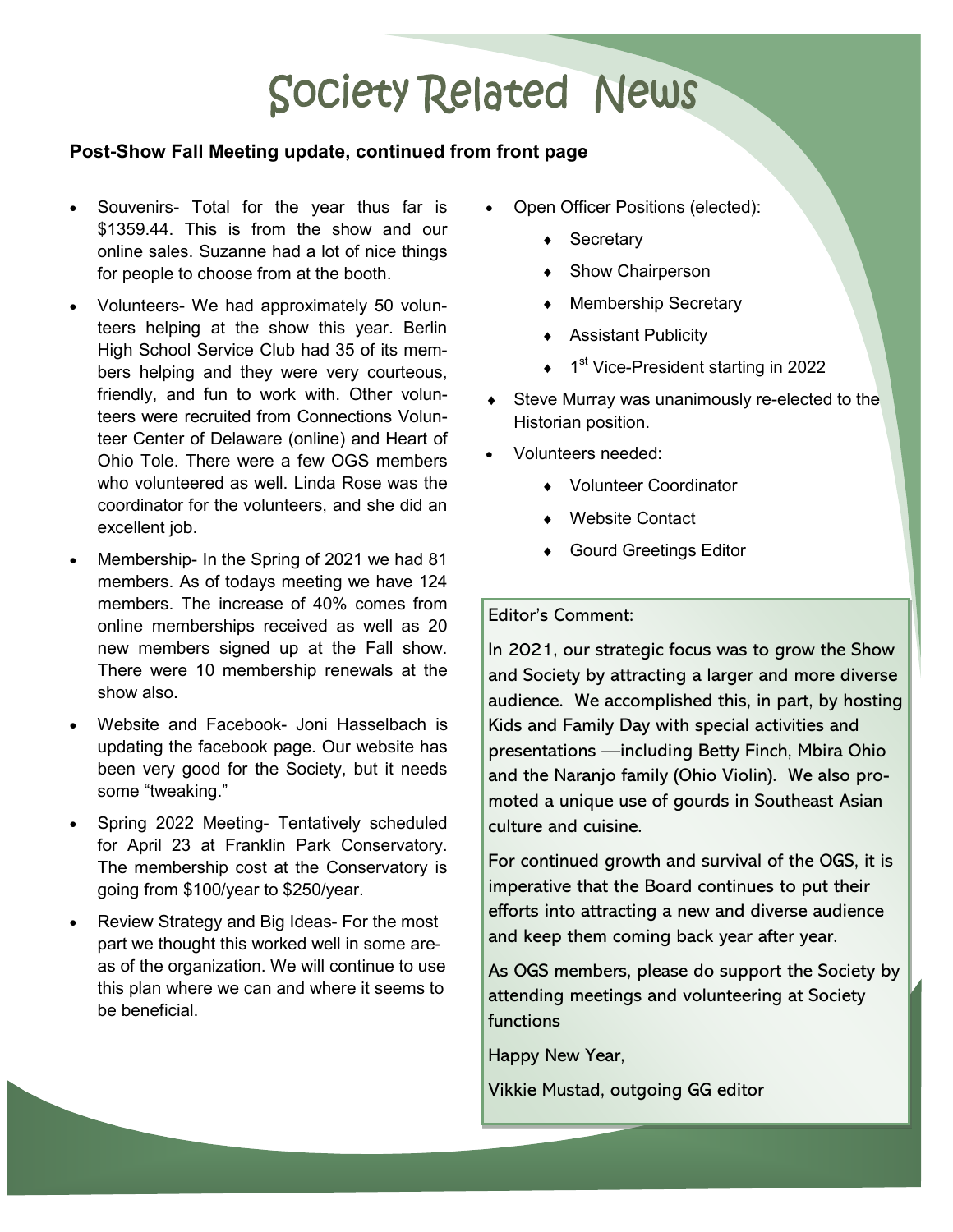### **Special Awards for 2021—Ohio Gourd Show**

| Division I High Points*         | First                                                                  | Rachel Huffman         | 2022 Show Theme       |  |
|---------------------------------|------------------------------------------------------------------------|------------------------|-----------------------|--|
|                                 | Second                                                                 | Suzanne Rothhaar       | "Art is in the eye of |  |
| Division II High Points         |                                                                        |                        |                       |  |
|                                 | First                                                                  | Rachel Huffman         | the                   |  |
|                                 | Second                                                                 | Nancy Vanco            | Gourd holder."        |  |
| Division III High Points        |                                                                        |                        |                       |  |
|                                 | First                                                                  | Rachel Huffman         |                       |  |
|                                 | Second                                                                 | Suzanne Rothhaar       |                       |  |
| <b>Total High Points</b>        |                                                                        |                        |                       |  |
|                                 | First                                                                  | Rachel Huffman         |                       |  |
|                                 | Second                                                                 | Suzanne Rothhaar       |                       |  |
| Division IV(Junior) High Points |                                                                        |                        |                       |  |
|                                 | First                                                                  | <b>Emily McCormick</b> |                       |  |
|                                 | Second                                                                 | Damion Kemble          |                       |  |
| Division V (Youth) High Points  |                                                                        |                        |                       |  |
|                                 | First                                                                  | Kami Huffman           |                       |  |
|                                 | Second                                                                 | Makenna Guyette        |                       |  |
|                                 |                                                                        |                        |                       |  |
| Judges' Choice Award            | Tim Moss (Large, Carved Native American Theme Bottle)                  |                        |                       |  |
| People's Choice Award           | Judy Riesser (Carved Iris Vase)                                        |                        |                       |  |
| John Stevens Award              | Makenna Guyette (3 Fresh Hardshells)                                   |                        |                       |  |
| <b>Stevens Family Award</b>     | Shawna Burkham (Pen & Ink Bowl)                                        |                        |                       |  |
| <b>Jim Story Award</b>          | Charles T. (Tim) Moss (Knot in Dipper Gourd Handle)                    |                        |                       |  |
|                                 | *4 points for First place, 3 for Second, 2 for Third and 1 for Fourth. |                        |                       |  |

Be sure to read the 2 page summary of the Ohio Gourd Show and Festival 2021 – with pictures – authored by Nancy Vanco and Suzanne Rothhaar. It can be found on pages 46 and 47 of the Winter Issue of The Gourd Magazine, the official publication of the American Gourd Society.

Also, check out the OGS Chapter News highlites from Nelson Litzenberg, OGS President, page 35.